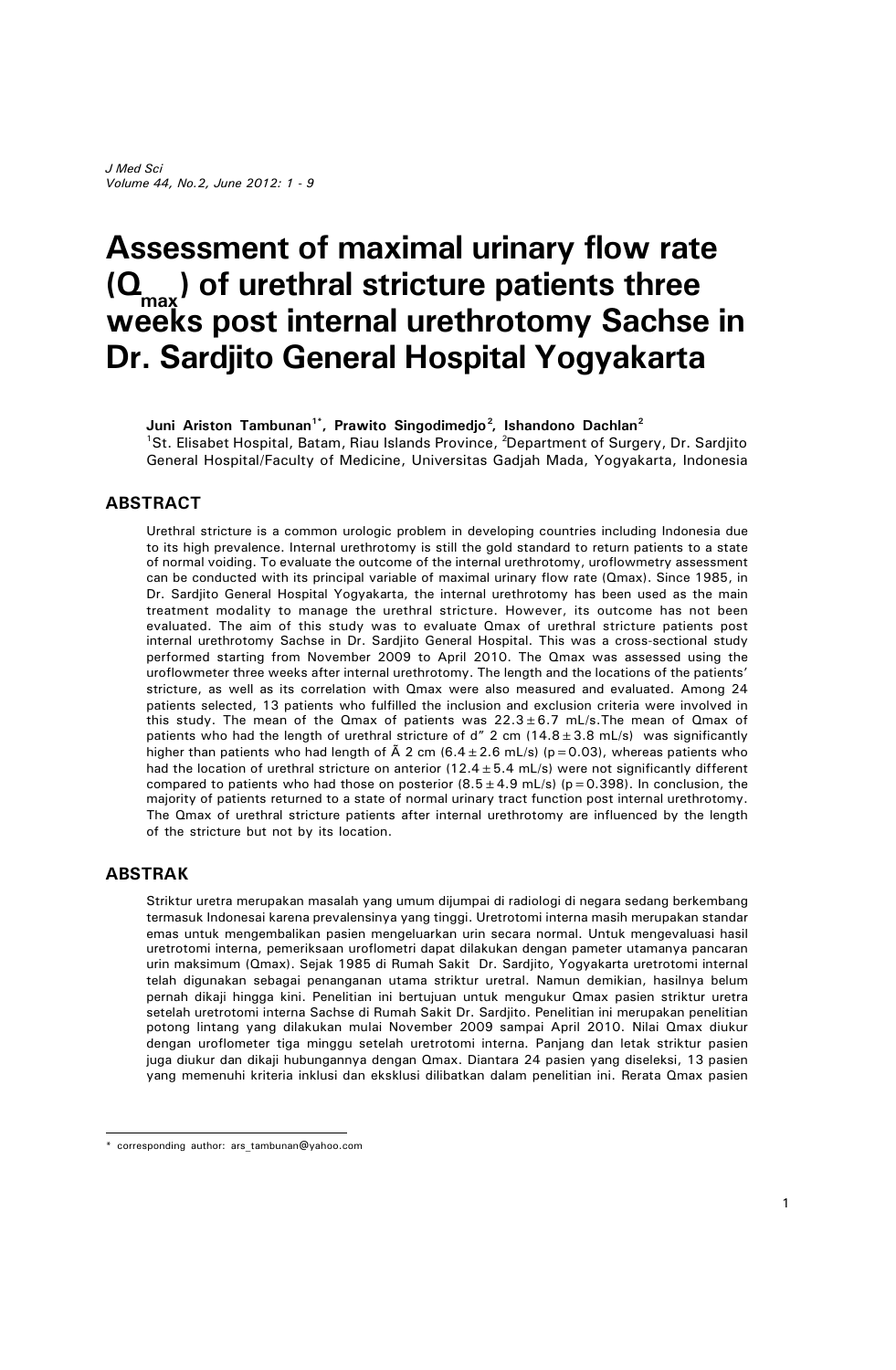adalah 22,3 $\pm$ 6,7 mL/detik. Rerata Qmax pasien yang mempunyai panjang striktur uretra d" 2 cm  $(14,8\pm3,8$  mL/detik) lebih tinggi bermakna dari pasien yang mempunyai panjang was  $\tilde{A}$  2 cm (6,4 $\pm$ 2,6 mL/detik) (p=0,03), sedangkan rerata Qmax pasien yang mempunyai lokasi striktur uretra pada anterior (12.4±5.4 mL/detik) tidak berbeda bermakna dengan pasien yang lokasinya pada posterior (8,5 $\pm$ 4,9 mL/detik) (p=0,398). Dapat disimpulkan, sebagian besar fungsi saluran urin pasien kembali normal setelah uretrotomi internal. Nilai Qmax pasien striktur uretra setelah uretrotomi internal dipengaruhi oleh panjang striktur tetapi tidak oleh lokasi striktur.

*Keywords*: urethral stricture - urethrography - Sachse - uroflowmetry - Qmax

## **INTRODUCTION**

Internal urethrotomy is still the gold standard procedures to manage the lower grade (I-II) strictures with low morbidity, minimally invasive characteristic and a success rate reaching 69%.<sup>1</sup> Other treatment modalities of strictures can be performed with dilatation, endto-end anastomosis and both urethroplasty graft and flap.<sup>2</sup> However, these modalities are not as good as internal urethrotomy. Since 1985 in Dr. Sardjito General Hospital, Yogyakarta the internal urethrotomy has been used as the main treatment modality to manage the urethral stricture. The internal urethrotomy procedure is performed using cold knife to cut the urethral stricture at the twelve o'clock position until all the strictures and healthy tissue, as indicated with bleeding and an appropriately sized Foley catheter, are inserted.<sup>3</sup>

Wound healing that is expected post the internal urethrotomy is the secondary wound closure, where the wound boundaries left open and eventually expected to close each other after epithelialization and biological process of wound contraction.<sup>4,5</sup> In the phases of wound healing, the proliferative phase is one of the most important phases in the wound healing process. The proliferative phase is characterized by angiogenesis, collagen deposition, granulation tissue formation, epithelialization, and wound contraction. Depending on the wound size, healing conditions and causes of wounds, the proliferative phase generally

begins about three or four days after the wound occurs until day 21.<sup>6</sup> Steps in the proliferative phase do not occur in a series but rather partially overlap in time.At the end of the wound healing process after internal urethrotomy, the maximal urinary flow rate (Qmax) is expected to be better than before internal urethrotomy.

As reported in previous study, the recurrence rate of urethral stricture after surgery is still quite high. Chhetri *et al.*<sup>1</sup> reported that the urethral stricture recurrence rate is 40-50% irrespective to cause, site, severity of stricture, and whatever procedure that is used to manage the stricture. Moreover, Zehri *et al.*<sup>7</sup> also reported that the urethral stricture recurrence rate is 37% with mean time recurrence of 4.5 months. Stricture length, etiology and site are significant factors of the recurrence. Although, internal urethrotomy to manage urethral stricture has been conducted since 1985 in Dr. Sardjito General Hospital, its recurrence rate has not been evaluated and reported yet.

Uroflowmetry is a simple, non-invasive and safe examination to assess the urinary flow rate electronically during urination. The value of Qmax obtained during the assessment can be used to evaluate the outcome of a urological surgery.<sup>8</sup> Moreover, the Qmax not only can be used to evaluate the outcome of an internal urethrotomy on an urethral stricture but also the stricture recurrence. The stricture recurrence occurs if the Qmax value is less than 10 mL/ second.<sup>9</sup> In men the Qmax values will decline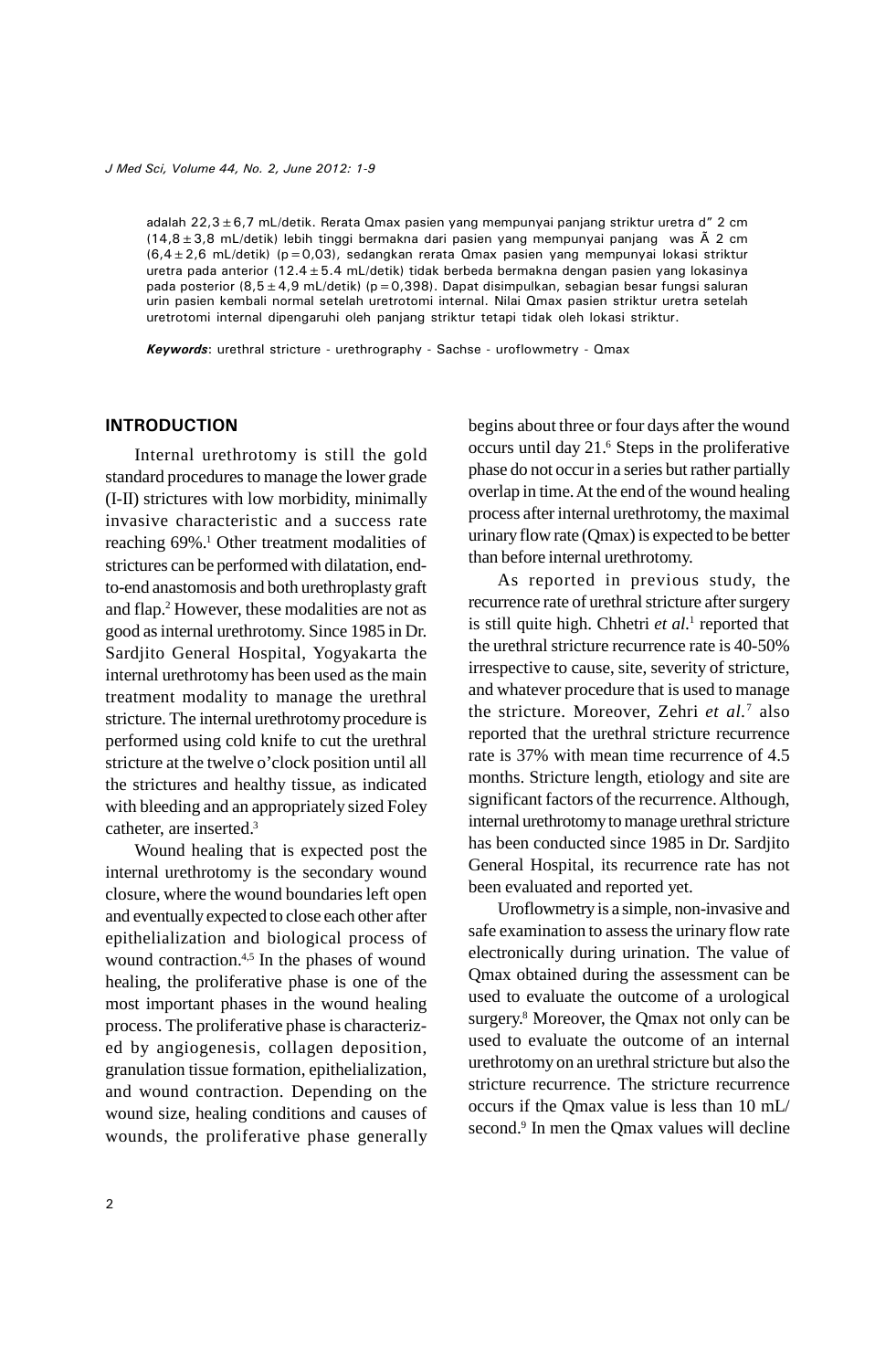in correlation to age with a decrease of 1-2 mL/ second every 5 years of increase in age.<sup>10</sup> It is indicated that the high rate of urethral stricture recurrence after internal urethrotomy is inversely correlated with the urinary flow rate.

The study was conducted to evaluate the Qmax value changes on urethral stricture patients three weeks post internal urethrotomy Sachse in Dr. Sardjito General Hospital Yogyakarta. The factors that influenced Qmax changes post the internal urethrotomy Sachse were also investigated.

## **MATERIALS AND METHODS**

## **Patients**

The study was conducted using crosssectional design performed in Sub-section Poly Urology Surgery, Department of Surgery, Dr. Sardjito General Hospital, Yogyakarta starting in November 2009 to April 2010. Subjects were patients who came to the Poly Surgeon three weeks after underwent surgery for internal urethrotomy Sachse and fulfilled the inclusion and exclusion criteria. The inclusion criteria were 1) patients with urethral stricture after three weeks of internal urethrotomy Sachse, 2) the catheter had been removed from patients at 5 th until 21st day (phase III of healing) post internal urethrotomy Sachse, 3) patient's bladder was full at the time of the research, 4) patients were willing to be involved in the study by signing a inform consent. The exclusion criteria were patients with urethral stricture residive or underwent repeated surgery.

## **Protocol of study**

From November 2009 to April 2010 among a total of 24 patients, there were only 13 patients who met the inclusion and the exclusion criteria involved in this study. Preoperative examination included anemnesis and physical examination.

The internal urethrotomy Sachse was then performed in all patients.After surgery, a silicon catheter was kept for three weeks. To obtain homogeneity of patients' conditions, patients were scheduled for uroflowmetry three weeks after the internal urethrotomy Sachse because the different catheter removal of each patients. The uroflowmetry was conducted using the uroflowmeter (Urodyn-1000® , Dantec, Skovlunde, *Denmark) i*n Sub-section Poly Urology Surgery, Department of Surgery, Dr. Sardjito General Hospital *according to standard operating procedure. All uroflowmetry results assessment including* maximum flow rate (Qmax), average flow rate (Qave), voided volume (Tcomp), voiding time  $(T_{100})$ , flow time (TQ), time to max flow (TQmax) were recorded and analyzed.

## **Analysis of data**

Data of patient's characteristics were presented as mean  $\pm$  standard deviation (SD) or percentage. Uroflowmetry findings were presented as mean  $\pm$  SD and range. The Qmax value based on the location and length of stricture were calculated with statistical analysis using Mann Whitney or Chi square test. A probability level of  $p$  value  $< 0.05$  was considered as significant.

## **RESULTS**

Among a total of 24 patients who underwent surgery for internal urethrotomy Sachse from November 2009 to April 2010 in Department of Surgery, Dr. Sardjito General Hospital, there were only 13 patients who met the inclusion and the exclusion criteria. Five patients did not meet the criteria and six patients did not come for a checkup at the time scheduled. The characteristics of patients who were involved in this study are presented in TABLE 1.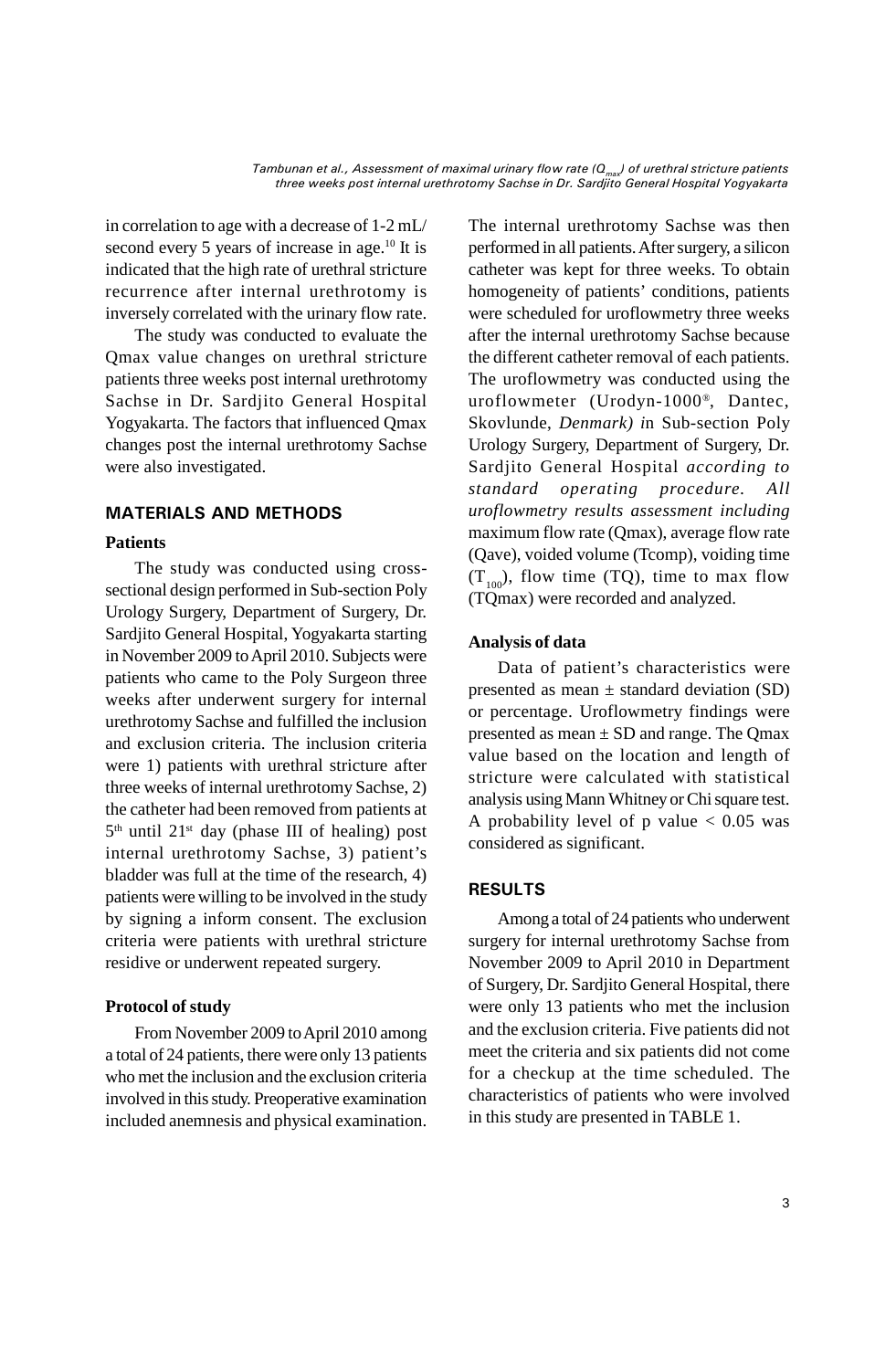| Variables               | $\mathbf n$    | Percentage       | Mean ± SD       | Range         |
|-------------------------|----------------|------------------|-----------------|---------------|
| Gender                  |                |                  |                 |               |
| Male                    | 13             | 100              |                 |               |
| Female                  | $\overline{0}$ | $\boldsymbol{0}$ |                 |               |
| Age                     |                |                  |                 |               |
| $\bullet \leq 55$ years | 7              | 53.9             |                 | 19-77         |
| > 55 years              | 6              | 46.1             | $51.3 \pm 16.4$ |               |
| Education               |                |                  |                 |               |
| $\leq$ High school      | 11             | 84.6             |                 |               |
| > High school           | $\overline{2}$ | 15.4             |                 |               |
| Cause of stricture      |                |                  |                 |               |
| Iatrogenic              | 2              | 15.4             |                 |               |
| Trauma                  | 10             | 76.9             |                 |               |
| Infection               | 1              | 7.7              |                 |               |
| Location of stricture   |                |                  |                 |               |
| Anterior                | 10             | 76.9             |                 |               |
| Posterior               | 3              | 23.1             |                 |               |
| Length of stricture     |                |                  |                 |               |
| $\leqslant$ 2 cm        | 8              | 61.6             |                 | $0.63 - 3.00$ |
| $> 2$ cm                | 5              | 38.4             | $1.90 \pm 0.70$ |               |

TABLE 1. Characteristics of subjects

All patients involved in this study were male with age  $52.3 \pm 16.4$  years and most of their education (11 patients or 84.6%) were below High School. The most common cause of the urethral stricture was trauma (10 patients or 76.9%). Only 1 patient (7.7%) and 2 patients (15.2%) were caused by an infection and an iatrogenic, respectively. Ten (76.9%) of the stricture were located on the anterior urethral and only 3 (23.1%) were located on posterior. It was indicated that the anterior urethra was the most common site of urethral stricture. Mean of the length of urethral stricture was  $1.90 \pm$ 0.70 cm with range of 0.63-3.00 cm. Eight (61.6%) patients had the length of urethral stricture of  $\leq$  2 cm and 5 (38.4%) patients had length of  $\geq 2$  cm.

The results of uroflowmetry assessment of patients after three weeks post intenal urethrotomy Sachse consisting of the mean value of Qmax, Qave, Tcomp,  $T_{100}$ , TQ, and Tqmax are presented in TABLE 2. The mean of principle variable of uroflowmetry (Qmax) was 22.3±6.7 mL/s.

TABLE 2. Results of uroflowmetry assessment of patients after three weeks post internal urethrotomy Sachse

| Variables                         | Mean $\pm$ SD    | Range        |
|-----------------------------------|------------------|--------------|
| Maximum flow rate/Qmax (mL/s)     | $22.3 \pm 6.7$   | $4.5 - 26.8$ |
| Average flow rate/ $Q$ ave (mL/s) | $11.9 \pm 3.8$   | $2.9 - 14.8$ |
| Voided volume/Tcomp (mL)          | $264.0 \pm 75.5$ | 133-397      |
| Voiding time/ $T_{100}$ (s)       | $87.0 \pm 26.6$  | $13 - 100$   |
| Flow time/ $TQ(s)$                | $86.0 \pm 26.1$  | 13-99        |
| Time to max flow/TQmax (s)        | $26.5 \pm 6.8$   | $4.5 - 31$   |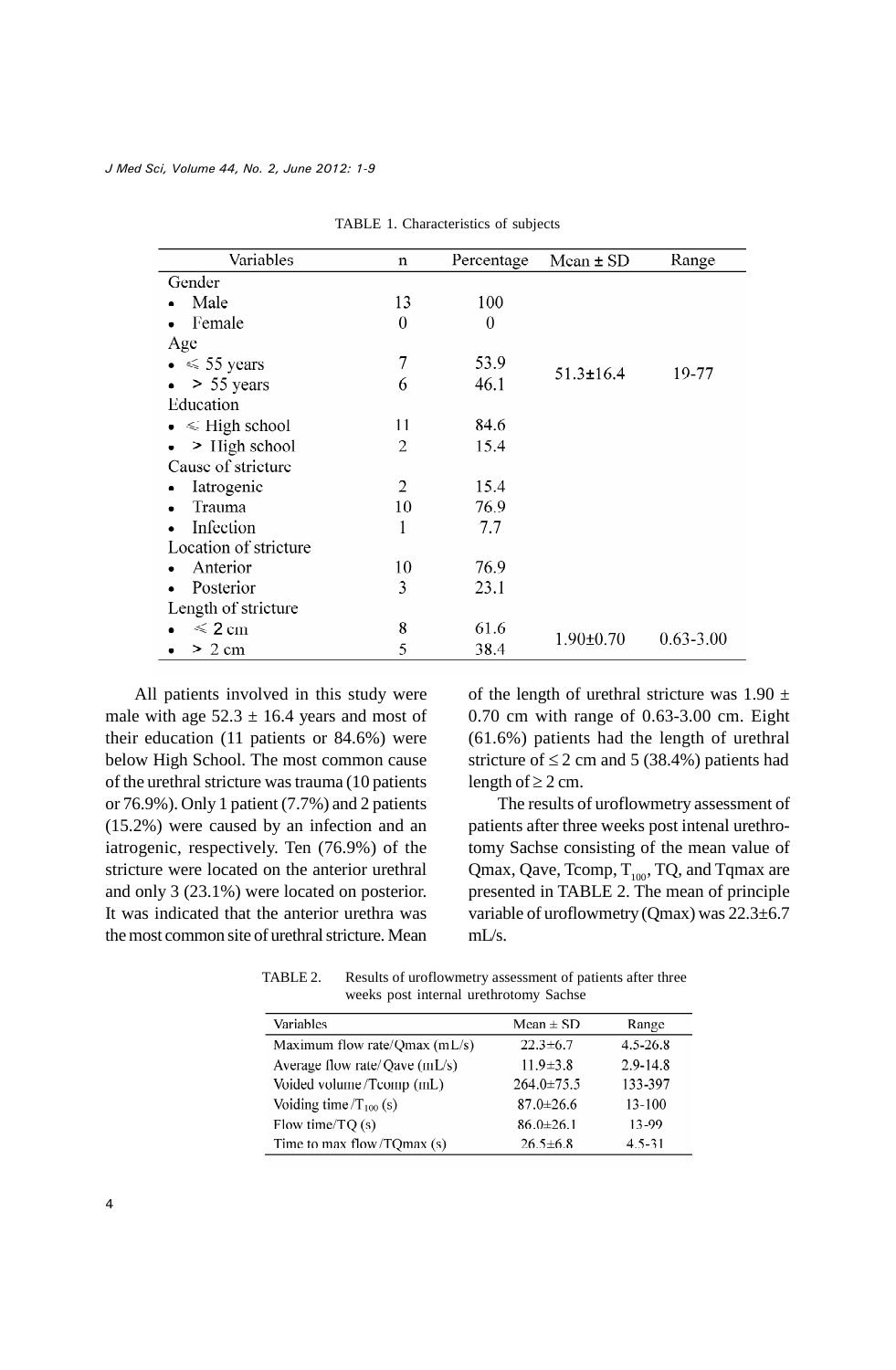The Qmax value of patients based on the location and length of urethral stricture are presented in TABLE 3, while the comparisons

of patients' Qmax three weeks after internal urethrotomy based on the length and location of urethral stricture are presented in TABLE 4.

| Location of<br>stricture | Length of stricture | Qmax 3 weeks post internal<br>urethrotomy Sachse |                |  |
|--------------------------|---------------------|--------------------------------------------------|----------------|--|
|                          |                     | $\rm < 10 \;mL/s$                                | $\geq 10$ mL/s |  |
| Anterior                 | $\leq 2$ cm         |                                                  | <sup>6</sup>   |  |
|                          | $>2$ cm             | 3                                                |                |  |
| Posterior                | $\leq 2$ cm         |                                                  |                |  |
|                          | $>2$ cm             |                                                  |                |  |

TABLE 3. The Qmax value of patients based on the location and length of urethral stricture

The mean of Qmax of patients who had the length of urethral stricture of  $\leq$  2 cm (14.8 $\pm$ 3.8) mL/s) was significantlyhigher than patients who had length of  $\varnothing$  2 cm (6.4 $\pm$ 2.6 mL/s) (p=0.03), whereas patients who had the location of

urethral stricture on anterior urethra (12.4±5.4 mL/s) were not significantly different in Qmax compared to patients who had those on posterior urethra  $(8.5\pm4.9 \text{ mL/s})$  (p=0.398).

TABLE 4. Comparisons of patients Qmax (in mL/s) after three weeks internal urethrotomy based on the length and location of urethral stricture

| Variables                           |           | n  | Mean $\pm$ SD  | Median (min.-max.) | $Z$ m-w  | p     |
|-------------------------------------|-----------|----|----------------|--------------------|----------|-------|
| The length of<br>urethral stricture | $= 2$ cm  | 8  | $14.8 \pm 3.8$ | $12.85(11.3-21.3)$ | $-2.928$ | 0.003 |
|                                     | $>2$ cm   |    | $6.4\pm2.6$    | $5.9(3.3-9.2)$     |          |       |
| Location of urethral<br>stricture   | Anterior  | 10 | $12.4 \pm 5.4$ | $12.2(4.5-21.3)$   | $-0.845$ | 0.398 |
|                                     | Posterior |    | $8.5 \pm 4.9$  | $9.2(3.3-13)$      |          |       |

## **DISCUSSION**

Urethral stricture is an abnormal narrowing of the tube that carries urine out of the body from the urethra. Urethral stricture may be caused by inflammation or scar tissue from surgery, disease, or injury.<sup>11</sup> Internal urethro-tomy is still the gold standard procedures to return patients to a state of normal voiding. To evaluate the outcome of the internal urethrotomy, uroflowmetry assessment can be conducted with its principal variable of Qmax. In this study the Qmax of urethral stricture patients

three weeks post internal urethrotomy Sachse in Dr. Sardjito General Hospital is reported.

All of the urethral stricture patients (13 patients or 100%) involved in this study were male. As reported in previous study, males have higher chances of the urethral stricture than females.<sup>1,12,13</sup> The length and structure of the urethra are different between males and females. The urethras of males are longer than those in females. Therefore, the urethras of males are more susceptible to disease or injury.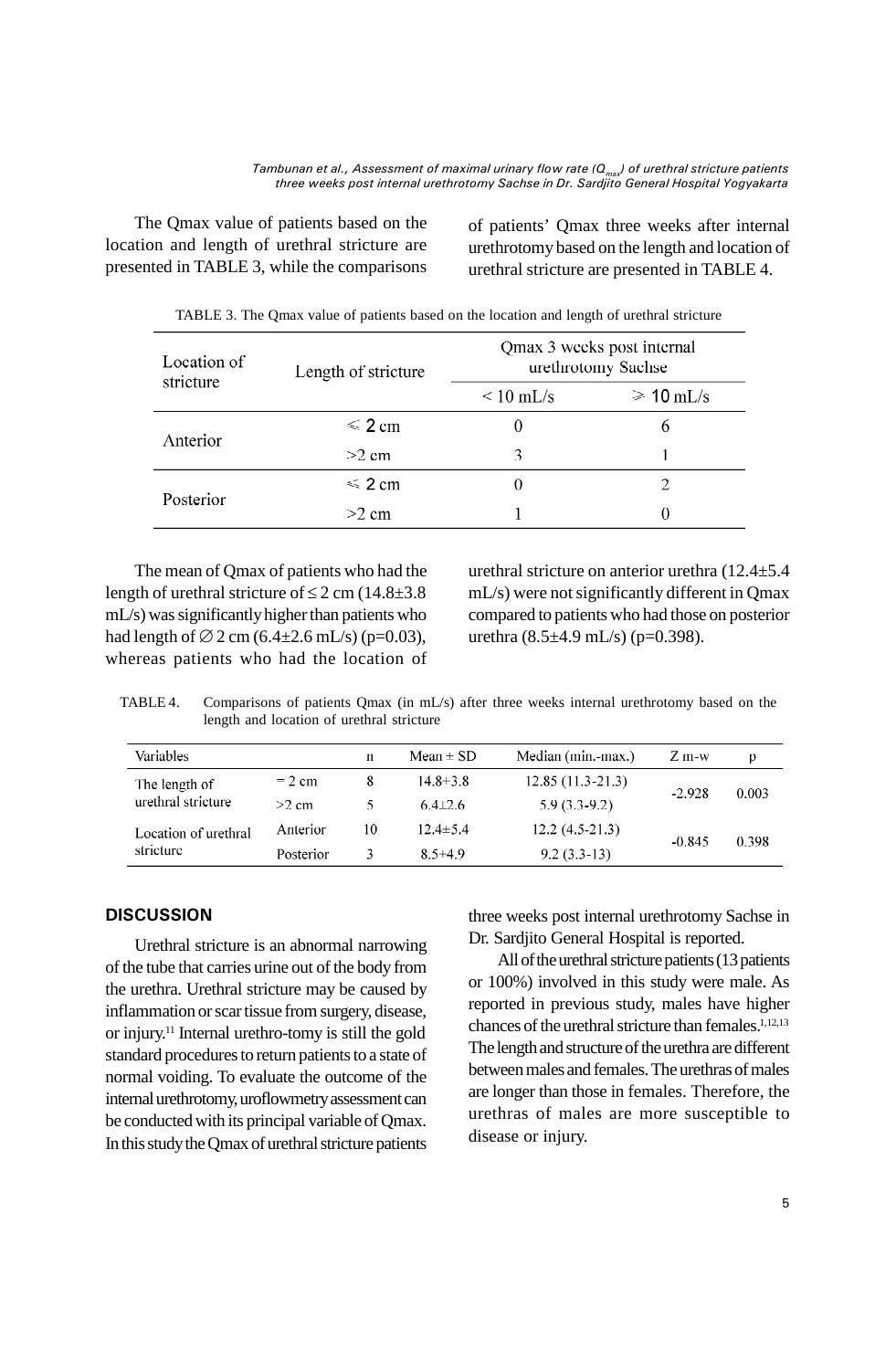*J Med Sci, Volume 44, No. 2, June 2012: 1-9*

The incidence of the urethral stricture on the patients aged  $\leq$  55 years (54%) was higher than on those  $\varnothing$  55 years (46%). The mean of patients' age in this study was  $51.3\pm16.4$  years (19-77 years. Some authors reported the different mean age of the patients with urethral stricture in their studies. Zehri *et al.*<sup>7</sup> reported that the mean of patients age involved in their study was 54 years (17-87 years), while the mean patients age involved in the study conducted by Chhetri *et al*. <sup>1</sup> was 36.3 years (10- 70 years) and conducted by Prihadi and Sugandi<sup>14</sup> was  $35.7\pm11.6$  years (25-34 years). Moreover, Santucci *et al*. <sup>15</sup> demonstrated an increase in urethral stricture disease with age, with a marked increase in patients over the age of 55 years.

In this study, trauma (76.9%) was the common cause of the urethral stricture, followed by iotrogenic (15.4%) and infection (7.7%). The trauma was referred to traffic accidents (38.4%), falling from trees (15.4%) and late complication of prostatectomy (23.1%). The common causes of the urethral stricture have been reported by some authors. Chhetri *et al.*<sup>1</sup> reported that the common cause of the urethral stricture is injury-related trauma (67.3%), then iatrogenic (21.3%) and infection (11.4%). Other study also reported trauma (55.1%) to be the common cause of the urethral stricture, followed by iatrogenic  $(25.9\%)$  and infection  $(19\%)$ .<sup>12</sup>

The Qmax is principle variable of uroflowmetry besides Qave, Tcomp,  $T_{100}$ , TQ, and Tqmax. A Qmax value can be used to evaluate urinary tract function post internal urethrotomy. Several studies have been conducted to classify Qmax value as normal and abnormal. The Qmax value from 20 to 30 mL/s are considered to be normal value of urinary tract function.16-18 The mean of Qmax of the patients with urethra stricture after three weeks post internal urethrotomy Sachse was 22.3±6.7 mL/s (TABLE 2). Based on this normal Qmax

value, this study showed that the majority of patients returned to a state of normal urinary tract function three weeks post internal urethrotomy.

This studyshowed that the length of urethral stricture significantly influenced the Qmax of patients. The mean of Qmax of patients who had the length of urethral stricture of  $\leq 2$  cm  $(14.8\pm3.8 \text{ mL/s})$  was significantly higher than patients who had length of  $\overline{A}$  2 cm (6.4 $\pm$ 2.6 mL/ s) (p=0.03). This findings supported some previous study that reported the length of urethral stricture was thought to be related with the Qmax of patients.1,7,13,14

The majority of the urethral stricture were found on anterior urethra (10 patients or 76.9%), with only 23.1% (3 patients) were found on posterior urethra. Among the urethral stricture found on anterior urethra, 80.0% (8 patients) were found in bulbous urethra, 20.0% (2 patients) in pendulous urethra, while on posterior urethra it was found all on membranous urethra (3 patients or 23.1%). The similar locations with the different incidence of the urethral stricture have been reported by some authors. Zehri *et al*. 7 found in their study that there were bulbomembranous or bulbous urethra in 61% cases of the urethra stricture, while Prihadi and Sugandi<sup>14</sup> found that there were 77% cases of the urethra stricture on anterior urethra that did not specifically state its locations.

## **CONCLUSION**

In conclusion, the majority of patients with urethral stricture return to a state of normal urinary tract function three weeks post internal urethrotomy. The Qmax of urethral stricture patients after internal urethrotomyare influenced by the length of the stricture but not by its locations. Further research should be conducted with enough sample size to evaluate the